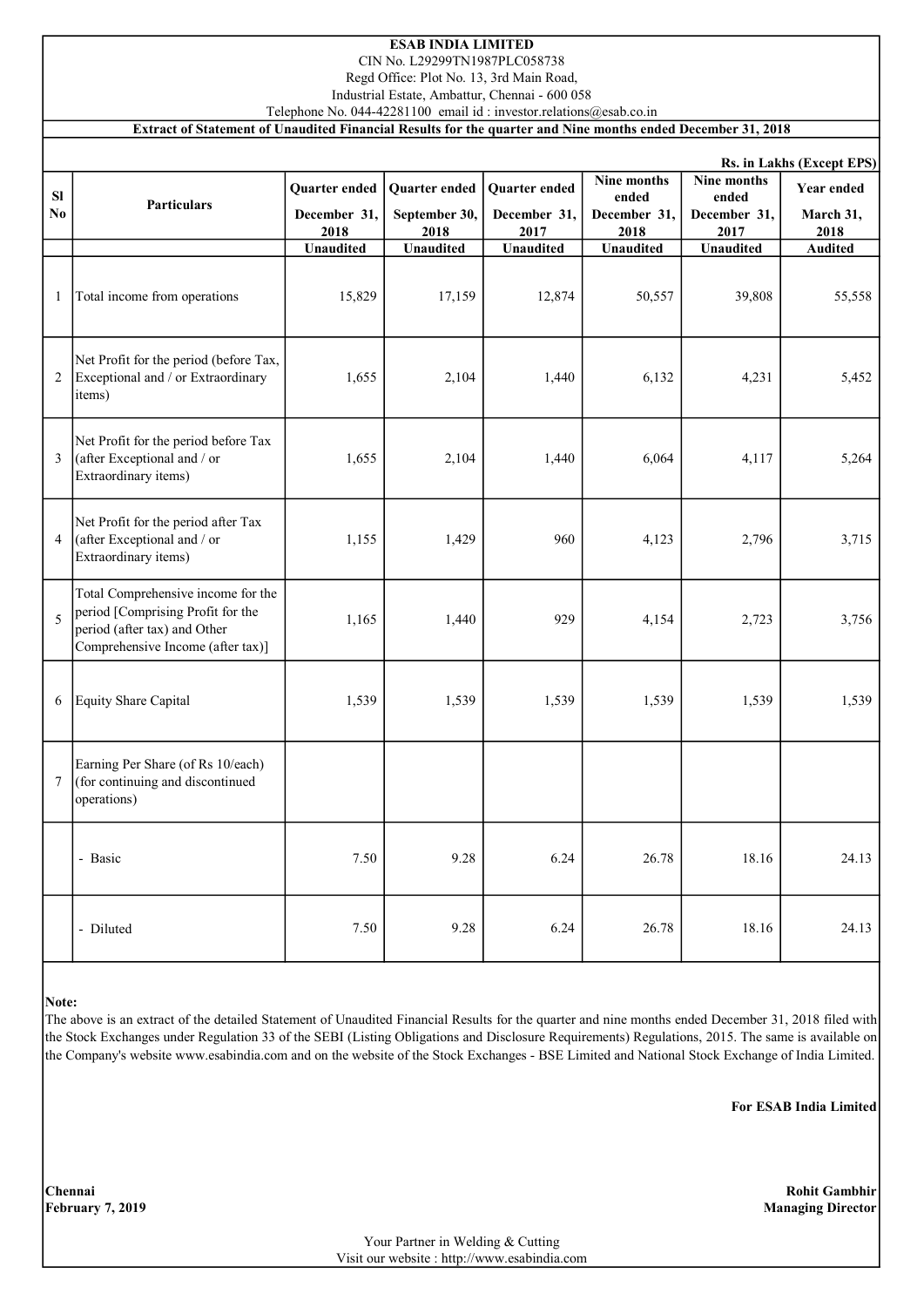### ESAB INDIA LIMITED

CIN No. L29299TN1987PLC058738

Regd Office: Plot No. 13, 3rd Main Road,

Industrial Estate, Ambattur, Chennai - 600 058

Telephone No. 044-42281100 email id : investor.relations@esab.co.in

Statement of Unaudited Financial Results for the quarter and Nine months ended December 31, 2018

|                                                                                | Rs. in Lakhs (Except EPS) |                       |                      |                      |                      |                   |  |  |
|--------------------------------------------------------------------------------|---------------------------|-----------------------|----------------------|----------------------|----------------------|-------------------|--|--|
|                                                                                | Quarter ended             | Quarter ended         | Quarter ended        | Nine months          | Nine months          | <b>Year ended</b> |  |  |
|                                                                                |                           |                       |                      | ended                | ended                |                   |  |  |
| Particulars                                                                    | December 31,<br>2018      | September 30,<br>2018 | December 31,<br>2017 | December 31,<br>2018 | December 31,<br>2017 | March 31,<br>2018 |  |  |
|                                                                                | <b>Unaudited</b>          | Unaudited             | <b>Unaudited</b>     | <b>Unaudited</b>     | <b>Unaudited</b>     | <b>Audited</b>    |  |  |
| <b>Income from Operations</b>                                                  |                           |                       |                      |                      |                      |                   |  |  |
| Revenue from operations                                                        | 15,264                    | 16,642                | 12,639               | 49,073               | 38,997               | 54,356            |  |  |
| Other income                                                                   | 565                       | 517                   | 235                  | 1,484                | 811                  | 1,202             |  |  |
| <b>Total Income from operations</b>                                            | 15,829                    | 17,159                | 12,874               | 50,557               | 39,808               | 55,558            |  |  |
| <b>Expenses</b>                                                                |                           |                       |                      |                      |                      |                   |  |  |
| Cost of raw materials and components<br>consumed                               | 9,005                     | 8,557                 | 6,264                | 26,061               | 19,463               | 29,028            |  |  |
| Cost of traded goods sold                                                      | 1,389                     | 1,744                 | 1,664                | 5,526                | 5,255                | 6,451             |  |  |
| (Increase)/ decrease in inventories of work-<br>in-progress and finished goods | (423)                     | 330                   | 283                  | (8)                  | 90                   | (571)             |  |  |
| Employee benefits expense                                                      | 1,666                     | 1,704                 | 1,244                | 5,060                | 4,002                | 5,915             |  |  |
| Depreciation and amortisation expense                                          | 272                       | 277                   | 259                  | 802                  | 761                  | 1,009             |  |  |
| Other expenses                                                                 | 2,265                     | 2,443                 | 1,720                | 6,984                | 6,006                | 8,274             |  |  |
| <b>Total Expenses</b>                                                          | 14,174                    | 15,055                | 11,434               | 44,425               | 35,577               | 50,106            |  |  |
| <b>Profit before Exceptional items</b>                                         | 1,655                     | 2,104                 | 1,440                | 6,132                | 4,231                | 5,452             |  |  |
| Less: Exceptional Items (refer note 3)                                         |                           |                       |                      | 68                   | 114                  | 188               |  |  |
| Profit after Exceptional items before tax                                      | 1,655                     | 2,104                 | 1,440                | 6,064                | 4,117                | 5,264             |  |  |
| <b>Tax expense</b>                                                             |                           |                       |                      |                      |                      |                   |  |  |
| Current tax                                                                    | 437                       | 612                   | 430                  | 1,819                | 1,260                | 1,494             |  |  |
| - Deferred tax expense / (credit)                                              | 63                        | 63                    | 50                   | 122                  | 61                   | 55                |  |  |
|                                                                                | 500                       | 675                   | 480                  | 1,941                | 1,321                | 1,549             |  |  |
| Profit for the period                                                          | 1,155                     | 1,429                 | 960                  | 4,123                | 2,796                | 3,715             |  |  |
| Other comprehensive income/(expense) -<br>net of tax                           | 10                        | 11                    | (31)                 | 31                   | (73)                 | 41                |  |  |
| <b>Total comprehensive income</b>                                              | 1,165                     | 1,440                 | 929                  | 4,154                | 2,723                | 3,756             |  |  |
| Earnings per equity share (EPS)                                                |                           |                       |                      |                      |                      |                   |  |  |
| Basic and Diluted (in rupee)                                                   | 7.50                      | 9.28                  | 6.24                 | 26.78                | 18.16                | 24.13             |  |  |
| Weighted average number of shares (Nos.)                                       | 1,53,93,020               | 1,53,93,020           | 1,53,93,020          | 1,53,93,020          | 1,53,93,020          | 1,53,93,020       |  |  |
| Par value of equity share (in rupee)                                           | 10                        | 10                    | 10                   | 10                   | 10                   | 10                |  |  |